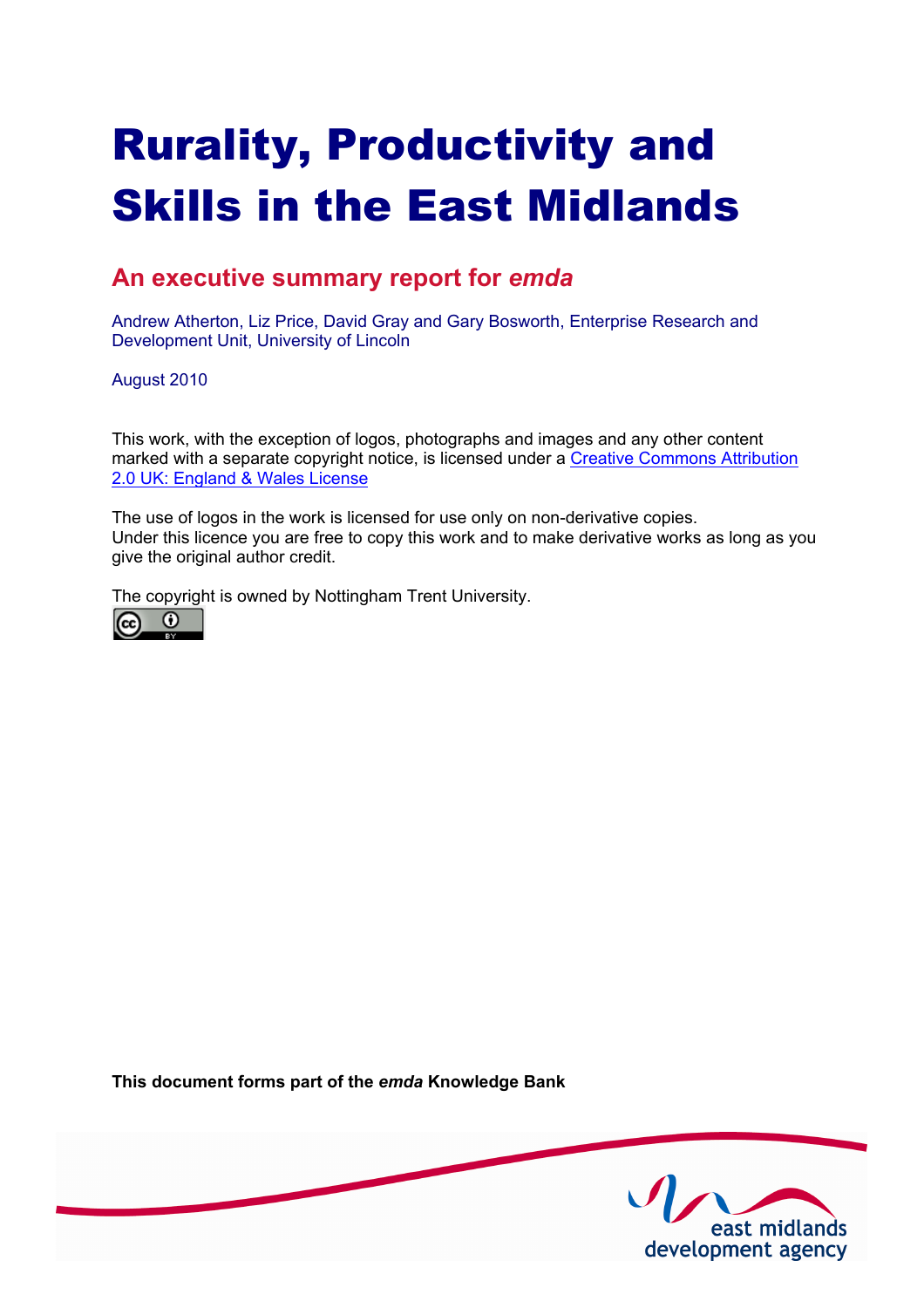



## **RURALITY, PRODUCTIVITY AND SKILLS IN THE EAST MIDLANDS**

## **Summary Report**

**August 2010** 

Andrew Atherton, Liz Price, David Gray, Gary Bosworth Enterprise Research and Development Unit (ERDU) Lincoln Business School University of Lincoln Brayford Pool Lincoln LN6 7TS aatherton@lincoln.ac.uk/ lprice@lincoln.ac.uk 01522 886938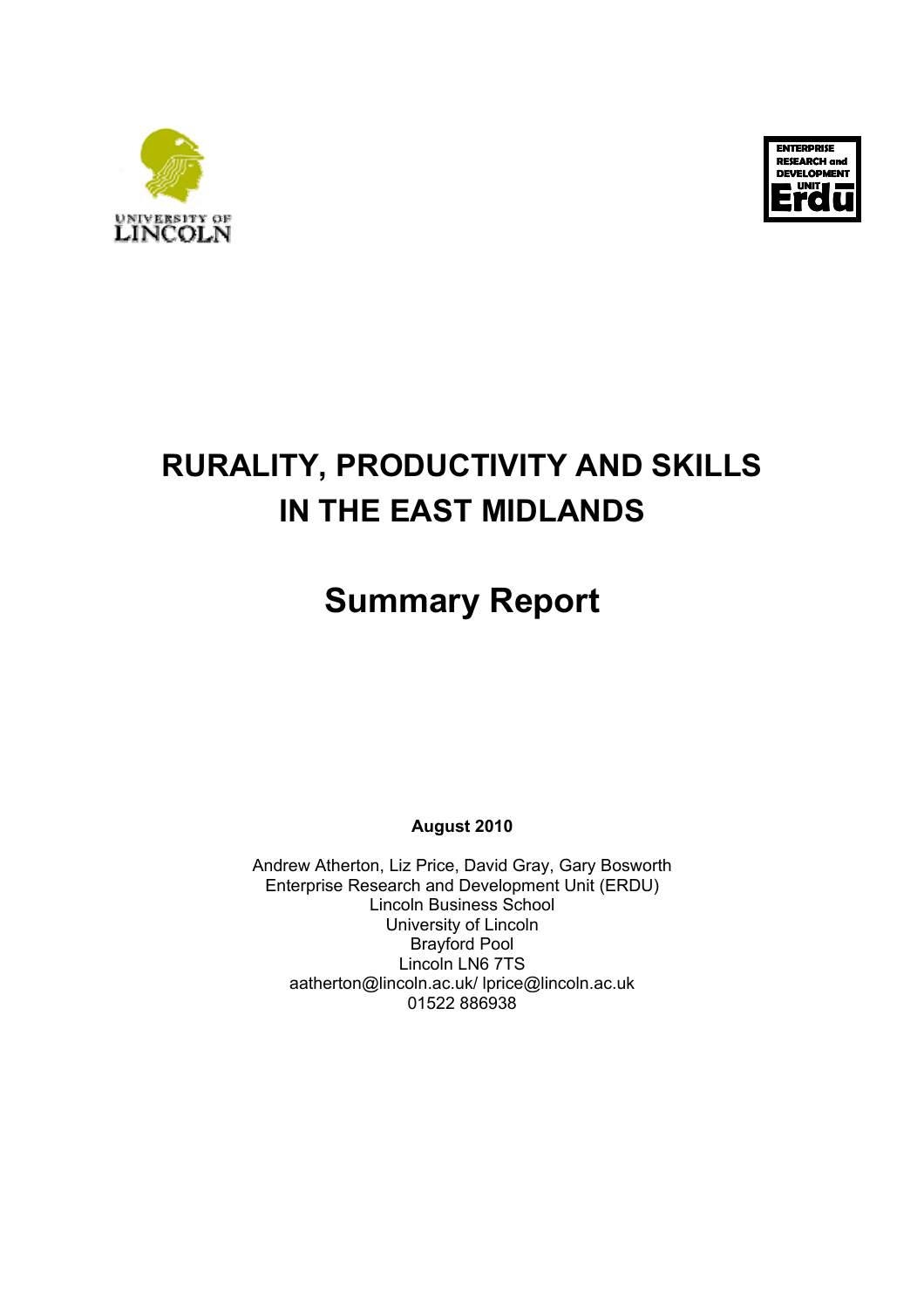## **1. Introduction**

#### **Aims and Objectives**

- 1.1 This summary report sets out the findings of research into the relationship between rurality, skills and productivity in the East Midlands. The report has been prepared by the Enterprise Research and Development Unit (ERDU) at the University of Lincoln on behalf of the East Midlands Development Agency (*emda*). The full report, which includes the detailed data analysis that underpins the findings set out in this summary is available separately.
- 1.2 The aim of this study is to develop a better understanding of the relationship between rurality, skills and productivity in the East Midlands. Through this report, *emda* is seeking to explore the linkages between skills and productivity in rural areas, and to identify whether there are factors associated with rurality or remoteness that inhibit the development of skills and productivity, or exacerbate the negative impacts of low skills on productivity. Previous studies<sup>1</sup> in the East Midlands have indicated a gap in the understanding of the relationship between skills, productivity and rurality in the East Midlands, and point to the need for additional research.
- 1.3 The key aims of the project are:
	- To explore and provide an understanding of the relationship between rurality, low skills and productivity;
	- To test the relationship between rurality, low skills and productivity and, specifically, the effect of rurality and remoteness on skills and productivity;
	- To identify the specific factors that may be associated with, or inhibit, skills and productivity in rural and/or remote areas; and
	- To provide a sub-regional analysis of these factors that enables rural and/or remote areas that are particularly disadvantaged by low skills and low productivity to be identified.

#### **Key Concepts and Definitions**

 $\overline{a}$ 

- 1.4 *Productivity* refers to the rate at which the economy adds value and the how effectively the economy uses the resources it has available. Productivity is important because it is a key driver of economic growth and, therefore, economic wellbeing and sustainability.
- 1.5 Traditionally, income is a function of land, labour and capital and qualitative as well as quantitative changes in these factor inputs affect output, i.e. GDP measures. When considering the skills relationship with productivity, we therefore concern ourselves with wider factor input effects on GDP. In addition to these factor inputs, there are 'other' effects on productivity. Total factor productivity includes variables which are not direct inputs, but which can have an effect on output. These include factors such as improvements in technologies or infrastructure. In rural areas, total factor productivity variables may include spatial effects such as agglomeration and connectivity. These may provide 'externalities' that improve productivity, or may qualitatively improve the productivity of factor inputs.
- 1.6 **Skills**, the ability of people to undertake specific tasks, are identified by the Treasury<sup>2</sup> as one of five key drivers of productivity which also include investment, innovation, enterprise, and competition. Skills are also a dimension, or indicator, of *human capital.* As indicated by Gary Becker<sup>3</sup>, there are positive relationships between wealth and prosperity and overall levels of human capital, as measured by multiple indicators (normally education attainment).

<sup>&</sup>lt;sup>1</sup> Atherton. A., and Price. L. (2009) *Secondary Centres of Economic Activity in the East Midlands* undertaken by the Enterprise Research and Development Unit on behalf of *emda* <sup>1</sup>

Gambin L, Green A, and Hogarth, T, (2009) *Exploring the Links between Skills and Productivity* undertaken by the Warwick Institute for Employment Research on behalf of *emda* <sup>2</sup>

HM Treasury (2000) *Productivity in the UK: the Evidence and the Government's Approach* <sup>3</sup>

<sup>&</sup>lt;sup>3</sup> Becker, G (1993) *Human Capital: A Theoretical and Empirical Analysis,* 3<sup>rd</sup> edition, University of Chicago Press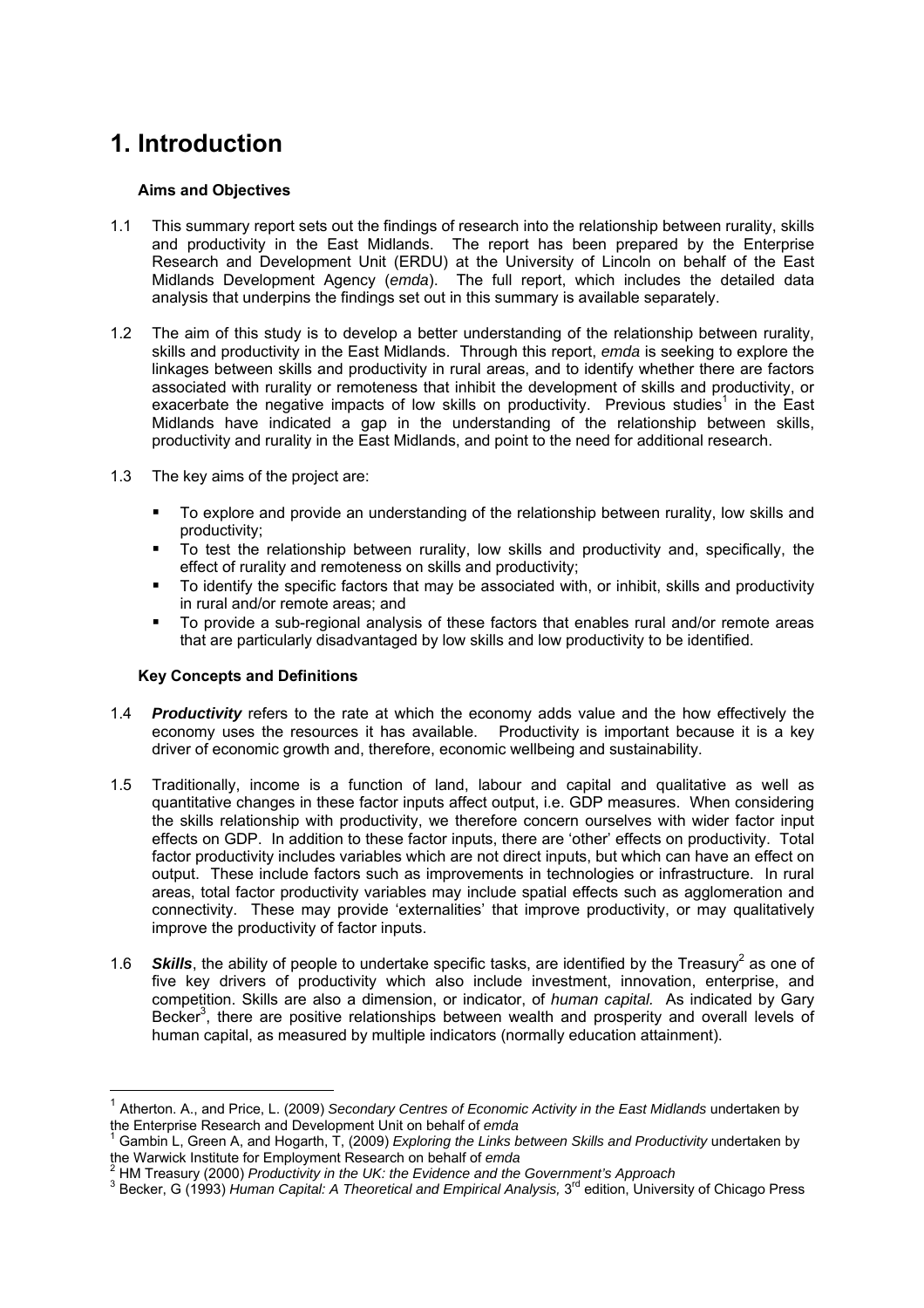1.7 The multiple role of skills within the skills-productivity relationship is conceptualised in figure 1. Skills are identified as one of the five direct drivers of productivity, in that increasing skills within the workforce improves efficiency and increases capacity. Skills are also an indirect driver of productivity as they affect other direct drivers; a skilled workforce is more likely to innovate and adopt new business practices, for example. Skills are identified as an output of improved performance, as firm growth can lead to increasing division or specialisation of tasks and therefore increase demand for skills. Skills can also be identified as a dimension of human capital. Localities with high level skills are associated with higher levels of economic well being, community capacity, and a greater propensity for new business creation.



**Figure 1 – Skills as a Driver and Output of Productivity** 

- 1.8 *Rurality* tends to be defined in terms of sparsity of population and size of settlement. Two typologies have been developed to classify rural and urban areas. These have been developed by DEFRA and the Office of National Statistics (ONS). The DEFRA rural and urban definitions  $(2004)^4$  have been developed using analysis of population density and proximity to other nearby settlements. They provide a number of urban-rural classifications for various small geographies – including output area, super output area and ward. The DEFRA classification system takes into account settlement size, and the density and distribution of these settlements. The ONS classification system has been developed to classify areas at local authority district level, and is based on the proportion of people within each local authority district that live in each type of settlement – whether large urban or small rural settlements.
- 1.9 Another dimension of rurality is *connectivity;* the extent to which localities are remote from, or proximate to, large urban centres and transport infrastructure. Many areas that are defined as rural by settlement size and sparsity are not necessarily remote from large urban centres. This is an aspect of rurality which we seek to examine in this study.

#### **Determinants of Rural Productivity – Findings from the Literature**

1.10 Table 1 sets out the findings from our review of the literature. This sets out the key characteristics of rural areas related to the five key drivers of productivity: enterprise, innovation, investment, competition and skills. We have also added community capacity to reflect the institutional support available to firms and workers, and the effective management of firms. Infrastructure and connectivity are identified through a number of studies as relatively more important for rural areas, and so have also been included as a productivity driver.

 $\overline{a}$ 

<sup>&</sup>lt;sup>4</sup> DEFRA (2004) *Rural and Urban Classification,* available from DEFRA website :

*http://www.defra.gov.uk/evidence/statistics/rural/rural-definition.htm*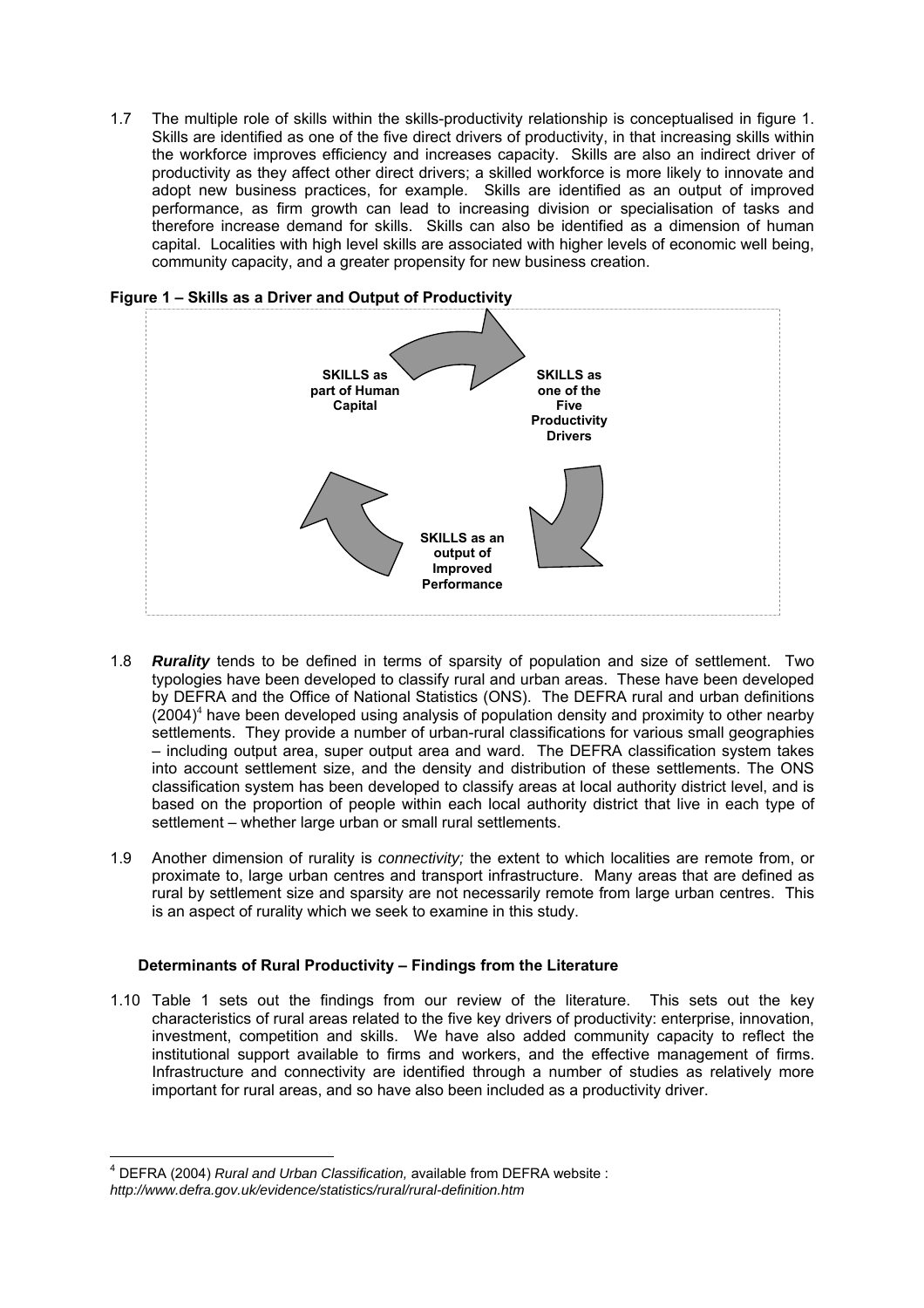| Enterprise      | Independent<br>٠                                                                                       |  |  |  |  |
|-----------------|--------------------------------------------------------------------------------------------------------|--|--|--|--|
|                 | Locally owned and managed<br>п                                                                         |  |  |  |  |
|                 | Smaller than urban firms                                                                               |  |  |  |  |
|                 | High rates of self-employment<br>٠                                                                     |  |  |  |  |
|                 | Increasing in-migrant role in starting businesses<br>п                                                 |  |  |  |  |
|                 | Longer established than urban firms<br>٠                                                               |  |  |  |  |
| Innovation      | Generally less innovative than urban firms<br>٠                                                        |  |  |  |  |
|                 | Evidence of increased innovation among the most remote rural firms<br>п                                |  |  |  |  |
|                 | Access to HE, FE and training providers important for innovation<br>п                                  |  |  |  |  |
|                 | Labour intensive production discourages technological innovation<br>п                                  |  |  |  |  |
|                 | Web access a key determinant of rural innovation<br>٠                                                  |  |  |  |  |
|                 | Increasing agricultural restructuring and diversification<br>п                                         |  |  |  |  |
| Competition     | A weak competitive environment<br>٠                                                                    |  |  |  |  |
|                 | Remote rural firms more likely to develop international/national markets<br>п                          |  |  |  |  |
|                 | Competitive environment traded for 'quality of life' - suppresses performance<br>п                     |  |  |  |  |
|                 | EU subsidies and supermarket supply chains constrain local competitive<br>п                            |  |  |  |  |
|                 | environment in agriculture                                                                             |  |  |  |  |
|                 | Self-employed/independently owned firms are less efficient than multinationals<br>п                    |  |  |  |  |
| Investment      | The most rural areas have the least capital investment<br>٠                                            |  |  |  |  |
|                 | Lack of R&D, capital and infrastructure investment limits skills effect on productivity<br>п           |  |  |  |  |
|                 | There is limited policy leverage on investment compared to skills<br>п                                 |  |  |  |  |
| Community       | Rural businesses struggle to access government services and training<br>٠                              |  |  |  |  |
| Capacity        | Rural firms do not work effectively in partnership to overcome these obstacles<br>п                    |  |  |  |  |
|                 | The ability of firms to introduce changes is key to improving productivity<br>$\blacksquare$           |  |  |  |  |
|                 | The institutional make up of the community is important in driving rural development<br>$\blacksquare$ |  |  |  |  |
|                 | Local leadership is key to rural development<br>$\blacksquare$                                         |  |  |  |  |
|                 | Aspirations/attitudes are important: whether development is a threat or opportunity<br>п               |  |  |  |  |
| Infrastructure/ | Limited affordable housing<br>٠                                                                        |  |  |  |  |
| Connectivity    | Slow diffusion of broadband infrastructure in most remote areas<br>٠                                   |  |  |  |  |
|                 | Remoteness appears to affect productivity more than rurality<br>٠                                      |  |  |  |  |
|                 | Journey time affects productivity more than distance<br>٠                                              |  |  |  |  |
|                 | п                                                                                                      |  |  |  |  |
|                 | Rural areas close to cities are more productive than remote rural areas<br>п                           |  |  |  |  |
|                 | Rural skills shortages can be attributed partly to location and poor transport<br>٠                    |  |  |  |  |
| <b>Skills</b>   | There is less commuting in sparse/remote rural areas<br>$\blacksquare$                                 |  |  |  |  |
|                 | A net out-migration of younger age groups affects skills in rural areas                                |  |  |  |  |
|                 | Rural areas have an ageing population, which may affect skills<br>٠                                    |  |  |  |  |
|                 | Skills are affected by limited availability of HE, FE and training provision                           |  |  |  |  |
|                 | Small rural businesses attach less importance to training<br>٠                                         |  |  |  |  |
|                 | The most remote rural areas have seen the largest rise in non-UK migrants<br>٠                         |  |  |  |  |
|                 | Higher level skills (level 4+) have the greatest effect on productivity<br>٠                           |  |  |  |  |
|                 | Policies related to skills development and deployment, innovation and leadership<br>٠                  |  |  |  |  |
|                 | need to be bundled together to ensure firms benefit from technological change and                      |  |  |  |  |
|                 | training                                                                                               |  |  |  |  |

#### **Table 1 - Determinants of Productivity in Rural Areas – Summary**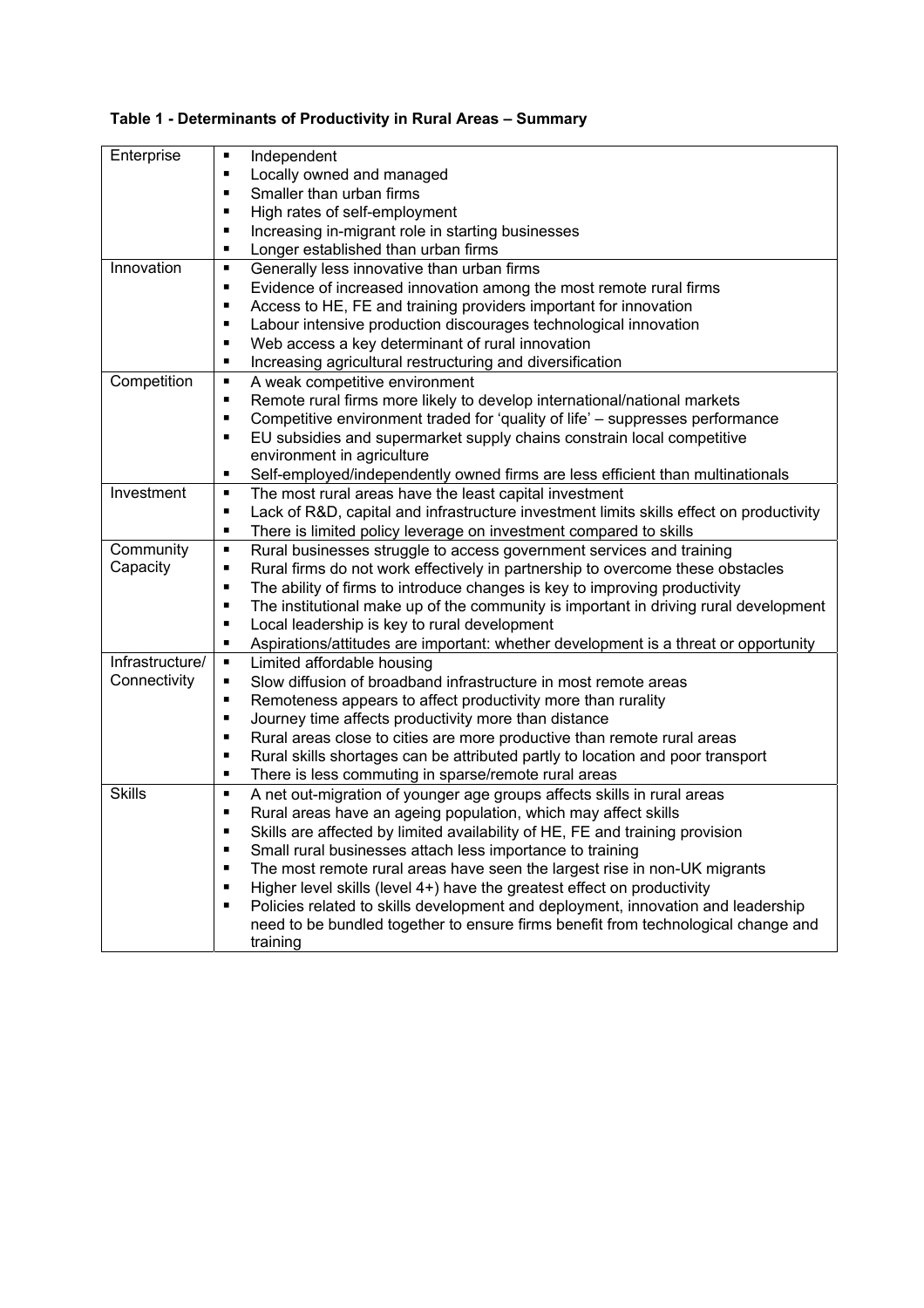### **2. Research Approach**

2.1 The research was conducted using secondary data sources, and the initial stage of research involved an appraisal of sources to determine the most appropriate variables to include in the study. A number of criteria were used, including geographical level of availability, date of publication, reliability at small geographical levels, and the extent to which they provide a valid measure of (i) rurality, (ii) skills, and (iii) productivity. The sources used were not, however, limited to these three areas and incorporated those recognised through the literature to be drivers of skills and productivity.

**Skills:** Data on NVQ levels from the Census and employer skill requirements from the NESS were gathered as the principal proxies for skills within the resident population and workplace. Within these sources, the proportion of the population with no qualifications, level 2 qualifications (appropriate for entry level to many jobs), and level 4/5 (higher level/professional) were identified as the most relevant. However, other skills levels were also analysed where appropriate.

**Productivity :** We included measures of both the productivity of firms in rural areas, and the income generated by residents living in rural areas. For residence-based productivity, we identified average weekly household income at MSOA level, and gross pay at LAD level. For firm based productivity, turnover per employee from the Inter-Departmental Business Register (IDBR) was sourced from the ONS Regional Team*.*. This data was made available at MSOA level. Data on turnover per employee was also sourced at LAD level.

**Rurality:** To explore the skills-productivity relationship in rural and, in particular, remote rural areas we needed a clear methodology for identifying whether areas were rural and well connected or rural and remote. We used the DEFRA and ONS rural-urban classifications in our analysis and, to understand which rural areas are also remote, we also included a measure of connectivity. This measured the distance to large urban centres of more than 100,000 within and immediately beyond the East Midlands boundary. Areas that have been identified as 'village, hamlet and isolated dwelling' and 'town and fringe' in the DEFRA classification were merged to create 'rural'. The 'rural' areas were sub-divided into those that are within 20km of a large city, or beyond 20km. The Urban >10k population has been retained as urban. Map 1 sets out the rural remoteness indicator. 'Remote rural' areas are shown in pale pink, 'accessible rural' in red, and 'urban' in dark red.

#### **Map 1 – Urban, Accessible Rural and Remote Rural Areas**



*This map has been produced using data provided through EDINA UKBORDERS with support from ESCR and JISC and uses material which is copyright of the crown. OS Licence number 100035438*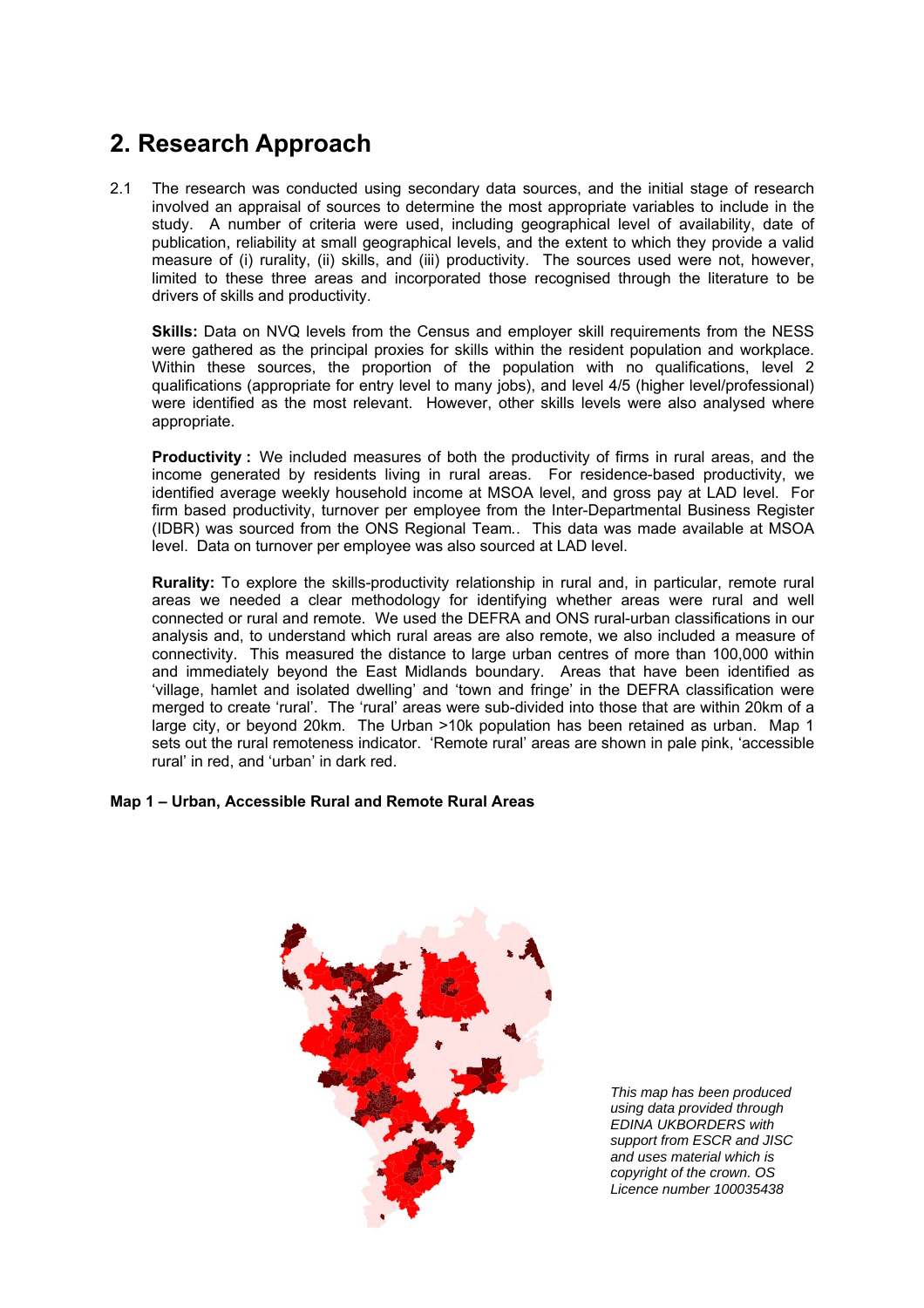#### **A Wider View of Productivity**

2.2 Measures of other factor inputs were also included in the analysis. These include those identified through the literature review, and those likely to have an influence on productivity in rural areas. Data on competition and investment are difficult to obtain for small geographical levels. We have not included data on competition. Connectivity and transport infrastructure provides some indication of the level of government investment, but we have been unable to obtain information on private investment. The drivers that we have sought to measure are set out below.

*Enterprise:* including firm density and business age, derived from the IDBR, and business births, measured by VAT registration/deregistrations. The industrial sector of firms, whether in high value or traditional industries, has also been sourced from the IDBR.

**Employment:** the extent to which people in the local area are available to work can be identified by the economic activity rate. The occupational structure of employment is also explored. This provides another proxy for skills, but also the extent to which workers are working in 'specialised' or 'general' occupations.

**Innovation:** The report produced by Benneworth (2003) for DEFRA suggests that employment in knowledge-intensive businesses and R&D activity are indicators of progress towards high productivity in rural areas. This data was not available at MSOA or LA level. Broadband demand was used as a proxy to indicate the propensity to adopt new technology in remote rural areas.

**Connectivity and Commuting:** explored through the 'distance to nearest city' and 'weighted distance' indicators. We have also analysed the area taken up by road and rail in each MSOA. Commuting data at LAD level has been used to explore the mobility of the workforce, and the extent to which employers source their workforce from local or sub-regional labour markets. Broadband coverage from Point Topic is included as an enabler of online transactions, cost savings, and e-commerce.

**Investment in Skills:** The Rural Advocate's report<sup>5</sup> suggests that, in remote areas, limited availability of training provision compounds skills shortages. We have included data on employer investment in workforce skills, in terms of financial investment, time, and engagement with training providers, from the National Employer Skills Survey.

**Cultural Factors:** A number of studies<sup>6</sup> suggest that low aspirations in remote rural areas inhibit skills development, career progression, and business growth and diversification. For this reason, we seek to include other sources such as the 'Not Entering HE Rate' provided by the Index of Multiple Deprivation. The McLeod Review<sup>7</sup> also suggests that employee engagement is a key determinant of organisational performance. This relates to the culture of the organisation, and the extent to which employees are engaged in its strategic direction and have a say in how it is run.

2.3 Correlation testing and regression analyses were used to explore the relationship between the variables set out above. The income and productivity variables were identified as the dependent variables, with skills considered as both independent *and* dependent. This meant that we explored the relationship of the productivity variables with skills, enterprise, employment, innovation, etc, but also the relationship of skills with all the other drivers. A detailed analysis can be seen in the full report.

 $\overline{a}$ 

<sup>5</sup> Commission for Rural Communities (2009) *Rural Advocate's Report* <sup>6</sup>

Association of Teachers and Lecturers (2008) *Poverty and Social Exclusion in Rural Areas*; Lincolnshire Assembly *Lincolnshire Economic Strategy 2008-2012;* <sup>7</sup>

McLeod D and Clarke N (2009) *Engaging for Success*: *enhancing performance through employee engagement* A report to the Department for Business Innovation and Skills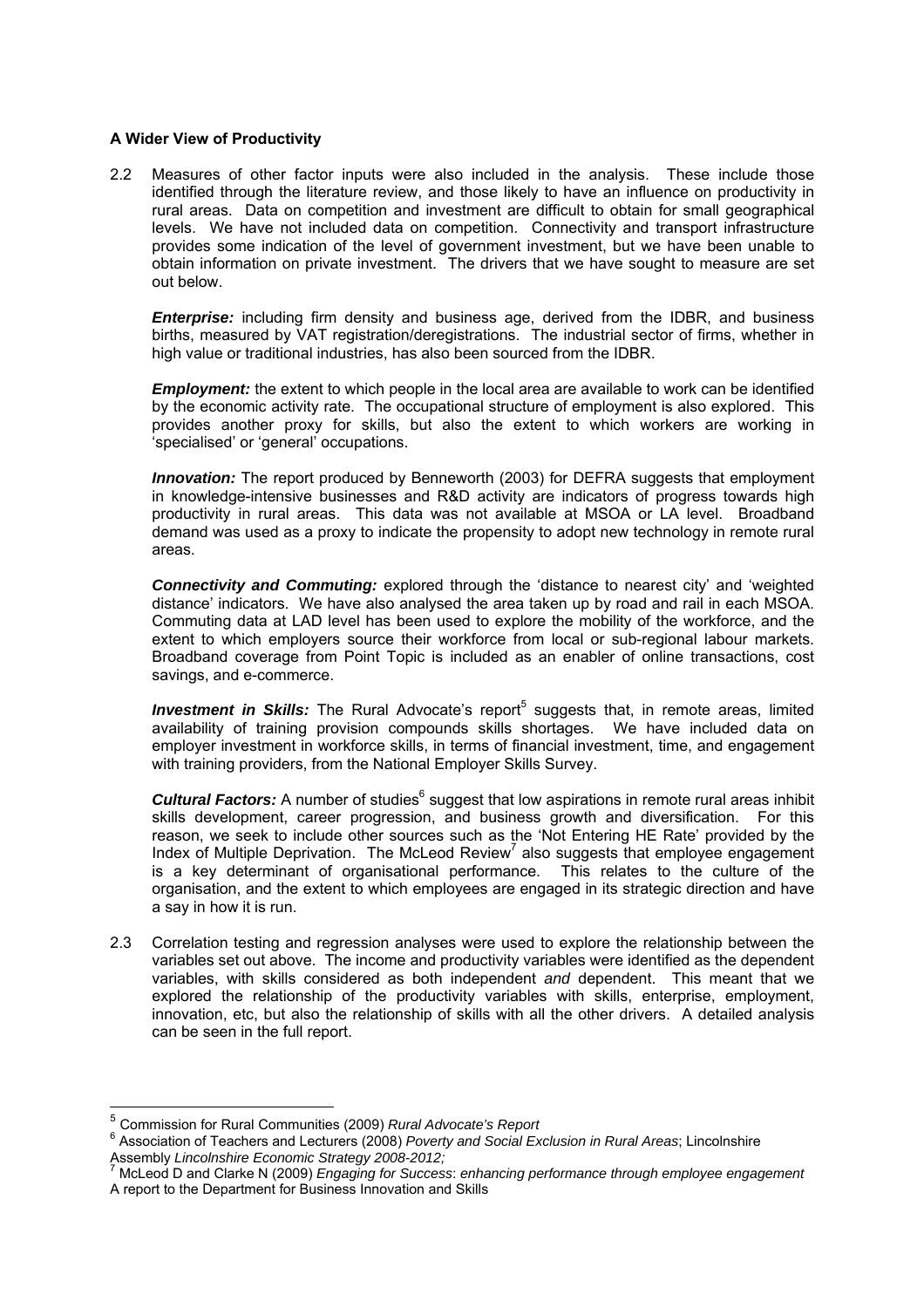## **3. Key Findings and Conclusions**

#### **A Profile of Remote Rural Areas**

- 3.1 Our analysis suggests that remote rural areas are disadvantaged in a number of aspects related to economic performance, workforce and infrastructure. Compared with accessible rural areas, they perform poorly on:
	- The levels of skill within the resident population, particularly levels 3 and 4/5;
	- Money generated by firms and earned by workers, measured by weekly household income and turnover per employee;
	- New firm creation;
	- Participation in the labour market, with low levels of economic activity and employment rates;
	- Connectivity, in terms of distance from large urban centres;
	- Availability of 'higher order' jobs, such as managers and professionals occupations, with an over-representation of skilled trades, process/machine operatives and elementary occupations;
	- Aspirations of young people to continue into further and higher education;
	- Propensity for businesses and residents to adopt internet technology; and
	- The ability to attract labour from outside the area, relying instead on a local low skilled labour market. This is particularly the case for areas that are more remote and that have low levels of labour market flows in and out of the district.

#### **The Relationship between Skills and Income/Productivity in Remote Rural Areas**

- 3.2 **Skills and I ncome:** skills appear to have a greater effect on income in remote rural areas. Areas with high level skills are more strongly associated with high incomes, and those with relatively unqualified populations are more strongly associated with low incomes. This leads to an initial conclusion that skills 'count' in rural areas that are remote from large urban centres.
- 3.3 **Income and Turnover:** few rural areas have both high levels of income and high turnover per employee, which suggests a spatial separation of where people live and work. This makes comparisons of skills and income with firms and turnover problematic. A small number of rural areas demonstrate high levels of income and turnover, and these can be regarded as the areas of the region that are productive both in terms of workplace and income brought into the place of residence. These are primarily accessible rural areas, and include areas of South These are primarily accessible rural areas, and include areas of South Northamptonshire, South Derbyshire, Rushcliffe, Melton, East Northamptonshire, and Rutland.

#### **Determinants of Rural Skills and Productivity**

- 3.4 We have identified the following factors as important for the skills-productivity relationship in rural areas.
- 3.5 **Firm Density and Ne w Business Creation:** the number of firms and the presence of microbusinesses are shown to be strongly associated with skills and income in remote rural areas. Remote rural areas with high level 4 qualifications are also likely to show a high number of firms per person, more micro-businesses and a higher rate of new business creation. As with all statistical relationships, it is difficult to establish the direction of any causality, and this relationship may be mutually reinforcing. Vibrant economies with many small independent firms are likely to attract highly qualified workers. However, areas with highly qualified residents are also more likely to sustain the creation and growth of micro-businesses.
- 3.6 **Higher Order Occupations and Industries:** managerial occupations are shown to be strongly associated with high incomes and skills across all areas. However, high skills appear to be more important for obtaining managerial occupations in rural areas. This could suggest that highly skilled residents are more likely to work in managerial occupations in rural than in urban areas and this could be related to the high number of small firms in these areas. This could also reflect the higher level of mobility among highly skilled workers, and that many managers living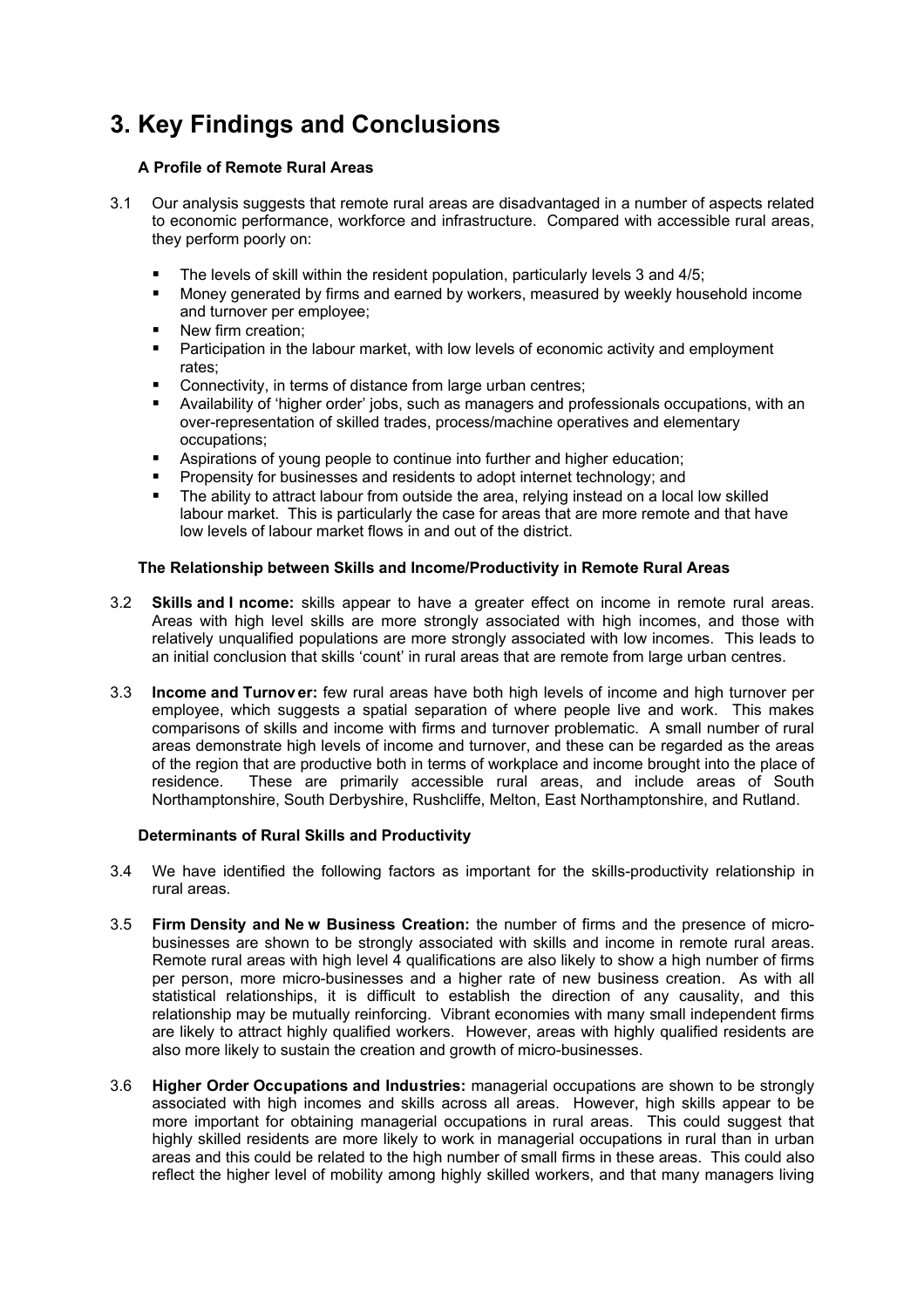in rural areas commute to nearby large urban centres. Conversely, skilled trades are shown to be associated with low incomes across all areas. In the most remote areas, particularly those that are most strongly reliant on agriculture, skilled trades occupations are associated with even lower skills and incomes.

- 3.7 **Labour mar ket par ticipation:** the proportion of people that are economically active and the unemployment rate are shown to be strongly negatively correlated with income and skills in remote rural areas. The relationship of economic activity with skills is stronger in remote rural than accessible rural areas, which suggests that skills are less of a determinant of participation in the labour market in areas close to large urban centres. This could be because of the existence of 'tight' labour markets in urban areas, where there are more jobs than workers, and therefore more opportunities for lower skilled workers to find employment.
- 3.8 Conversely, slack labour markets in remote rural areas, where there are few jobs relative to the size of population, provide fewer opportunities for lower skilled workers to find employment. The large volume of highly skilled workers in accessible rural areas should mean that rural employers have access to a large pool of skilled labour. In reality, however, high skills are associated with high mobility; hence many of the skilled workers who live in rural areas work in jobs based elsewhere. Rural employers can, therefore, find it difficult to recruit suitably qualified or highly skilled workers.
- 3.9 The claimant count has an inverse relationship with level 3 skills and, within the claimant count cohort, the rate of claims among 18-24 year olds has the greatest negative association with level 3 and 4/5 qualifications. This indicates that, in the remote rural East Midlands, areas with low levels of people qualified to level 3 and 4/5 are more likely to demonstrate high levels of unemployment. Low skilled residents, and particularly young residents with low skills, appear to have less chance of finding employment in the remote rural labour market. The relatively high rates of unemployment among young people in remote rural areas could be indicative of the lack of entry level employment opportunities for low skilled workers in these areas, and also a reflection of cultural factors and aspirations (discussed in more detail below).
- 3.10 **Connectivity and Commuting Flo ws:** connectivity to large urban centres is shown to be associated with skills and incomes across all areas of the East Midlands, but even more so in remote rural areas. Rural areas that lie more than 30km from a large urban centre demonstrate below average weekly household income and low skills levels. Connectivity also has an influence on a number of other indicators, such as the aspirations of young people, unemployment, economic activity, and propensity to adopt new technology.
- 3.11 In our analysis of commuting flows in the East Midlands local authority districts, we have identified that many rural areas that are remote from large urban centres have low in- and outflows of commuters. These are areas where the majority of people who live in the district also work in the district, and the majority of people who work in the district live in the district. We have defined these areas as having a 'contained' labour market, as the majority of residents find employment in their local area and the majority of employers source their workforce from the local labour market. Our analysis shows that contained labour markets are likely to have low levels of new business creation, and an older business population, with lower levels of turnover. Residents are more likely to have lower skills, lower pay, and are more likely to be working in elementary, service and skilled trade occupations. Economic activity rates are also lower in these areas, which suggests that there is insufficient critical mass in the economy to support the population. Traditional agglomeration theories suggest that this should lead to out-commuting or out-migration to centres of greater economic activity. Further research could identify the causes of individuals' immobility but we suggest that distance, cost, low skills and a lack of awareness or aspirations are all important factors.
- 3.12 **Aspirations and Cul tural Factor s:** Aspirations are lower in remote rural areas, particularly remote areas with low incomes. Young people in remote rural areas are less likely to aspire to further and higher education, and this in turn is likely to affect employment rates and incomes among young people in these areas. People in remote rural areas are less likely to access internet technology and, therefore, receive time and cost efficiencies brought about by ecommerce and e-government. This suggests that low skills and low aspirations may have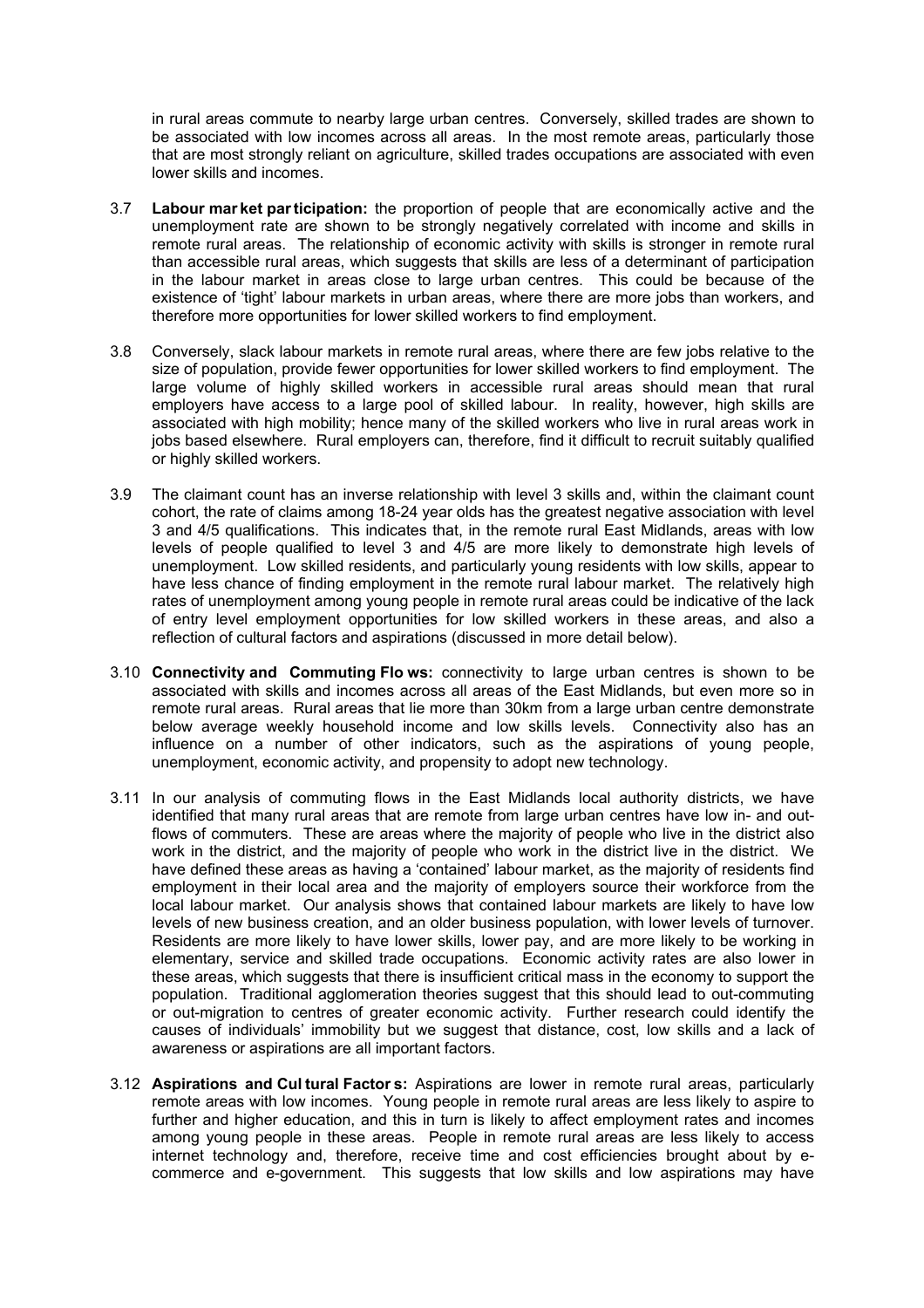become self-reinforcing in remote locations, where low skills, incomes and labour market participation endure through successive generations.

#### **Key Findings**

- 3.13 **Skills matter in rural areas:** the analysis suggests that high level skills in remote rural areas are more strongly associated with higher order occupations. Conversely lower skills are associated with lower incomes and lower order occupations. This is different to urban areas where skills appear to be less of a determinant of employment, and securing a well paid job. This could be because of greater availability of employment opportunities in urban areas, and in a labour market where there are more jobs than workers, there is more potential for unskilled workers to find employment.
- 3.14 **Local skills levels ma y be self reinforcing:** Areas with lower skills levels may lose skilled people and not attract in employers or residents with higher level skills. The converse is that places with higher skills levels attract people and employers, so positively reinforcing local skills levels. This fits with cumulative causation theory, where agglomerations of firms and skilled labour create multiplier effects that in turn attract more firms and skilled labour. Rural areas with low skills levels may therefore 'become' less skilled over time, in relation to urban areas. The low aspirations associated with remote rural locations are also likely to feed into the selfreinforcing nature of low skills in these areas.
- 3.15 **Dynamism of the labour market:** A key emerging theme is that remote rural economies are more suppressed than urban economies, because there are fewer jobs, lower levels of employment, and because there is less scope for specialist skills. These factors create a number of dynamics specific to remote rural labour markets:

1. Rural labour markets are inherently constrained by their limited size and this is reinforced by the spatial dispersion of labour (living in smaller and more sparsely distributed settlements) and jobs (due to the greater preponderance of SMEs in rural areas). The limited size and spatial dispersion of labour and employment in rural areas mean that these areas do not demonstrate the benefits of agglomeration of jobs/employment, such as transfer of know how, that is seen in urban labour markets. The rural labour market can be described as 'thin' in terms of its size and density.

 2. Rural labour markets are likely to be less specialised than urban labour markets, because they are relatively smaller and more dispersed. In large settlements, there is sufficient scale to allow for specialisation and this is demonstrated in the greater proportions of highly specialised and professional occupations in urban areas. Conversely, higher proportions of generalist manual skills are likely to be found in less specialised labour markets. Increasing specialisation within the workforce, and the development of specialist skills, are associated with improved performance. This is, therefore, more likely to happen in urban rather than rural firms.

3. Rural labour markets are 'slack', as they have few jobs relative to the size of the workforce when compared with the 'tight' labour markets of urban areas. This means that there are few options for alternative employment which leads to under-employment and under-utilisation of skills. Remote rural labour markets are also shown to be more 'contained' in that they attract in fewer workers from elsewhere, which also causes difficulties for local employers seeking to recruit skilled workers.

3.16 **Labour market dynamics – tigh tness vs. specialisation:** both 'tightness' and specialisation affect economic performance. As follows, areas with specialisation in skills and a 'tight' labour market will generate higher GVA, whereas areas where there is less specialisation and a 'slack' labour market will have low GVA and not be as competitive or prosperous. Figure 1 below illustrates the implications of these factors for different types of rural area.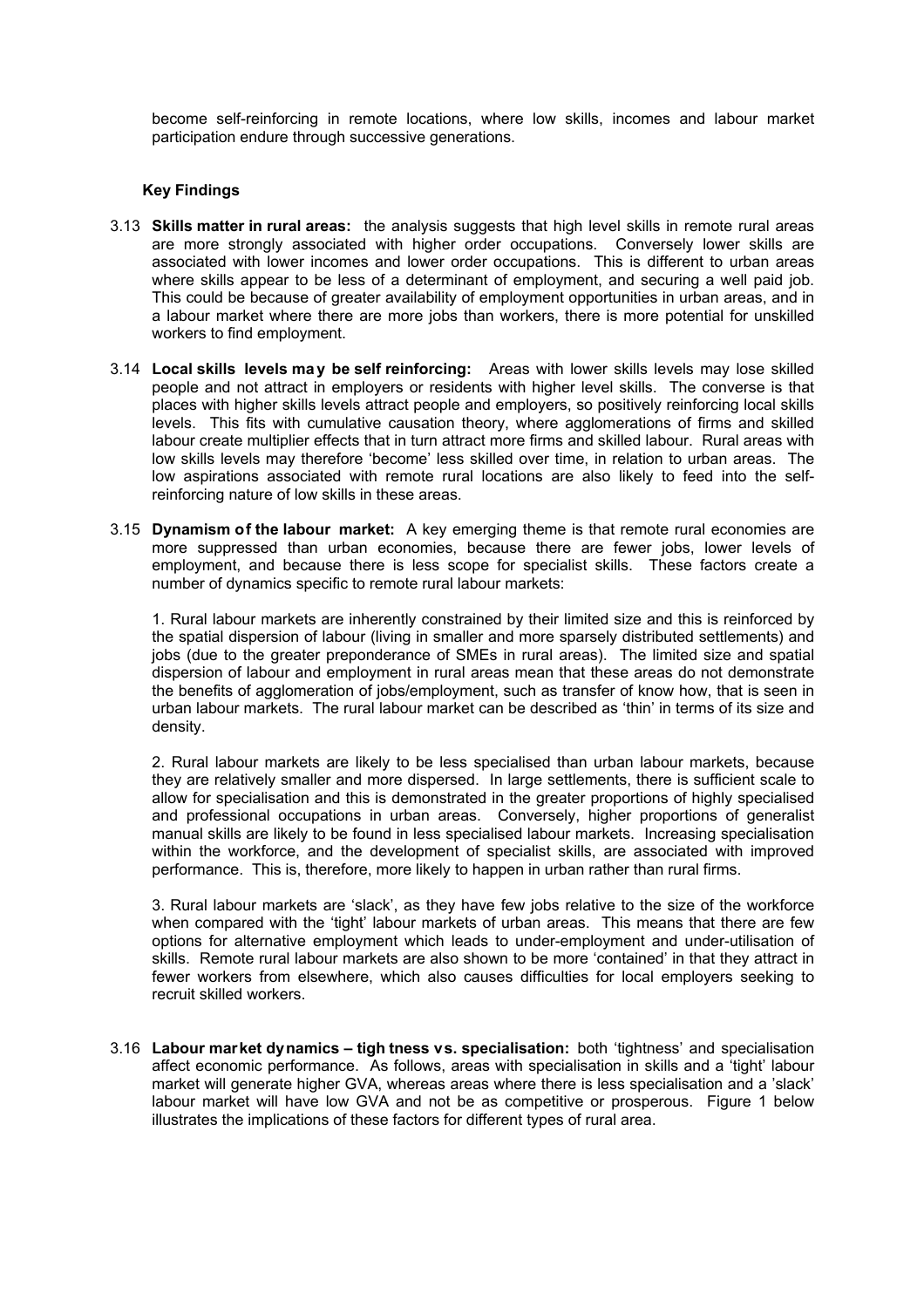#### **Figure 1 - Labour market dynamics in rural and urban areas – tightness vs specialisation**

| Tight (High<br>proportion of<br>jobs relative to<br>working<br>population)                | 'traditional' production<br>& low-value services<br>(including seasonal) |                                   | <b>Prosperous market</b><br>towns, business<br>clusters |  |
|-------------------------------------------------------------------------------------------|--------------------------------------------------------------------------|-----------------------------------|---------------------------------------------------------|--|
| Tightness of<br>labour market<br>Slack (few jobs<br>relative to<br>working<br>population) | <b>Challenged local</b><br>economies (remote<br>rural areas)             |                                   | Urban hinterland and<br>accessible rural                |  |
|                                                                                           | 'Flat' skills /<br>Generalist                                            | Level of skills<br>specialisation | Specialised                                             |  |

- 3.17 The four types of labour markets identified through this matrix are:
	- **Challenged Local Economies** are those with few job opportunities and low levels of skills. Areas of East Lindsey, North East Derbyshire and Bolsover fall within this category. These can be interpreted as districts with low levels of labour productivity, based on the low skills levels, and also low levels of area-based productivity given that there are fewer jobs per head of population.
	- **Traditional production and low value services economies** are again characterised by low skills but have a higher number of jobs locally. South Holland, Boston and Wellingborough appear in this category, as they offer a large number of low skilled jobs.
	- **Prosperous market towns and b usiness clu sters** are characterised by high skills and high numbers of jobs. Unlike the challenged local economies, these districts have high labour and high area-based productivity. Areas of Rutland, Harborough and the Derbyshire Dales fall in this category.
	- **Urban hinterland and accessible rural areas,** which are seen as zones of out-commuting. Rushcliffe, and to a lesser extent South Derbyshire and South Northamptonshire appear in the category. The lack of jobs is not a problem here as the workforce is more highly skilled and therefore more mobile.
- 3.18 In each of the 4 quadrants, the question of mobility is important for understanding the dynamic of the labour market. Remote rural labour markets are contained, rather than open, because of their poor connectivity to other job markets. A second matrix is therefore presented with "containment" on the vertical axis: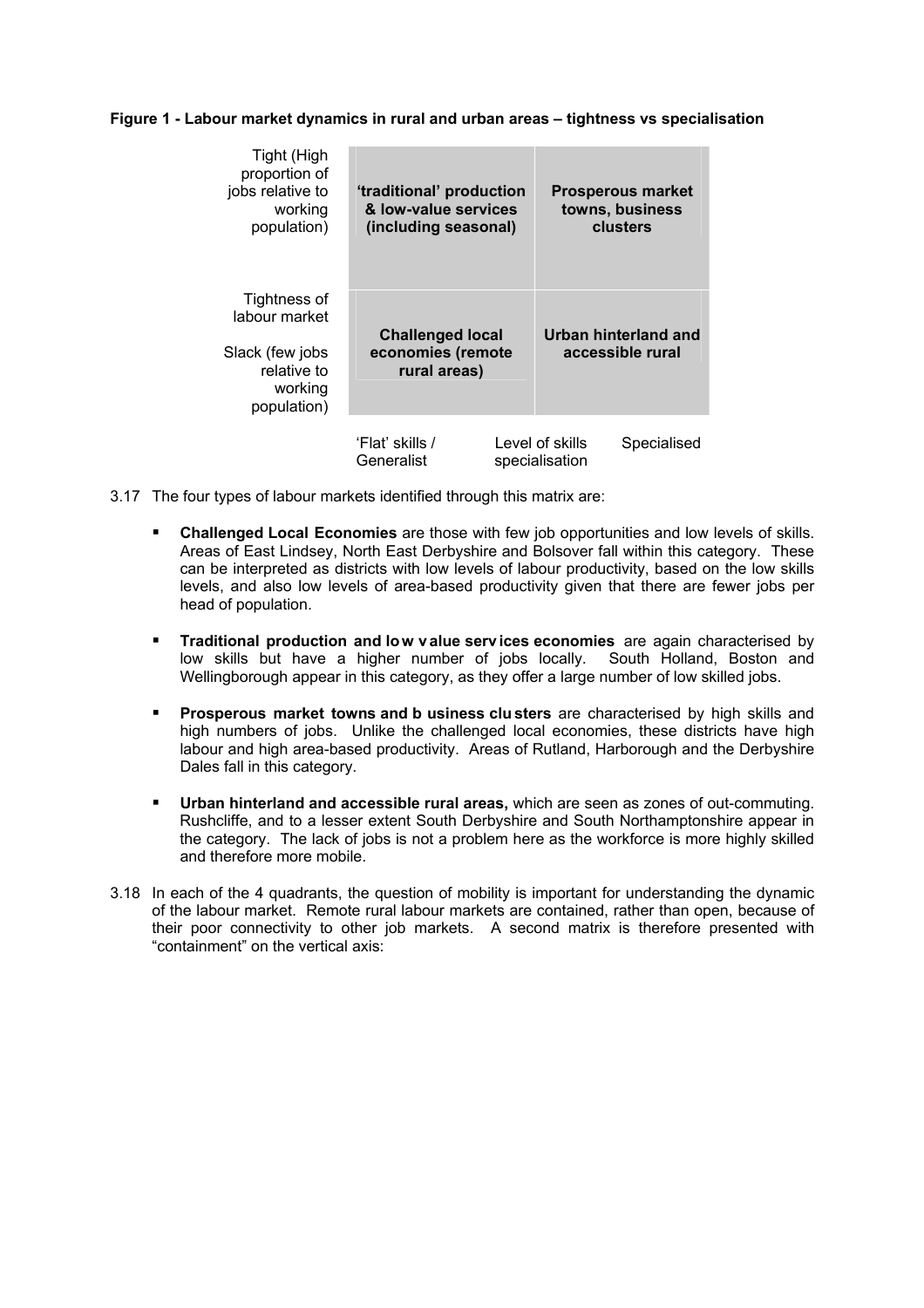#### **Figure 2 – Labour market dynamics in rural and urban areas– openness vs. specialisation**

| Dpen                         | <b>Transient low skill</b><br>economy  | <b>Dynamic high skill</b><br>economy |                                                  |
|------------------------------|----------------------------------------|--------------------------------------|--------------------------------------------------|
| Openness of<br>labour market | <b>Undynamic, low skill</b><br>economy |                                      | <b>Strong market town</b><br>or business cluster |
| Contained                    | 'Flat' skills /<br>Generalist          | Level of skills<br>specialisation    | Specialised                                      |

- 3.19 Combining these matrices, we can identify localities that appear in the bottom left quadrant in both cases. What we see is that the former coalfields now appear in the top left quadrant as they are within commutable distance to larger urban job markets with opportunities for lower skilled employment. The undynamic, low skill economies are highlighted as South Holland, Boston and East Lindsey.
- 3.20 While low skills and a mobile population is not the ideal situation, it does mean that a high proportion of the population are engaging in economies beyond the immediate region which may provide access to work-based learning, a greater range of jobs and potentially higher incomes.
- 3.21 Where districts are in the bottom left quadrant for both matrices, individuals lack access to alternative employment and skills development opportunities. The local economy can be regarded as undynamic due to lack of inward and outward movement, fewer business starts, lagging wage levels, lagging skills levels and higher levels of unemployment.
- 3.22 Remote rural businesses within the type of economy shown in the bottom left quadrant are likely to face greater difficulties recruiting the staff they need. This is because of the low skills of the local labour market, low in-flows of labour from elsewhere, and also poor connectivity associated with remote areas. The limited availability of skilled labour has implications for labour productivity, as firms may not be able to find employees with the skills or experience required. As discussed above, firms in urban and accessible rural areas have access to a greater pool of skilled labour, and so are able to develop specialisation within the workforce, which is associated with improved performance. Remote rural firms are likely to be less specialised, and with limited access to skilled workers, are likely to be less competitive.
- 3.23 Left to market forces, these "challenged local economies" should see significant levels of outcommuting and out-migration. However, connectivity, low skills levels, low aspirations and low incomes are barriers to mobility. The sense that low skills can create immobility becomes a serious issue for more rural locations. In tight labour markets, low-skilled employment opportunities are more readily available but in rural areas the options for these individuals are significantly restricted. The cycle of low skills  $\rightarrow$  low income  $\rightarrow$  low mobility  $\rightarrow$  low aspirations  $\rightarrow$ low skills development creates a stagnant local economy characterised by fewer business starts, low levels of demand and less competitiveness. By contrast, districts with greater flows of in- and out-commuting are able to integrate into areas with greater economic potential and overcome some of the disadvantages of rurality.
- 3.24 The most challenged rural localities can be described as having thin, generalist, slack and contained labour markets. Their economies are suppressed, as they have limited opportunity for specialisation and, therefore, scope to increase productivity. This is little potential for the development of higher skills or high wages, nor the creation of career opportunities or